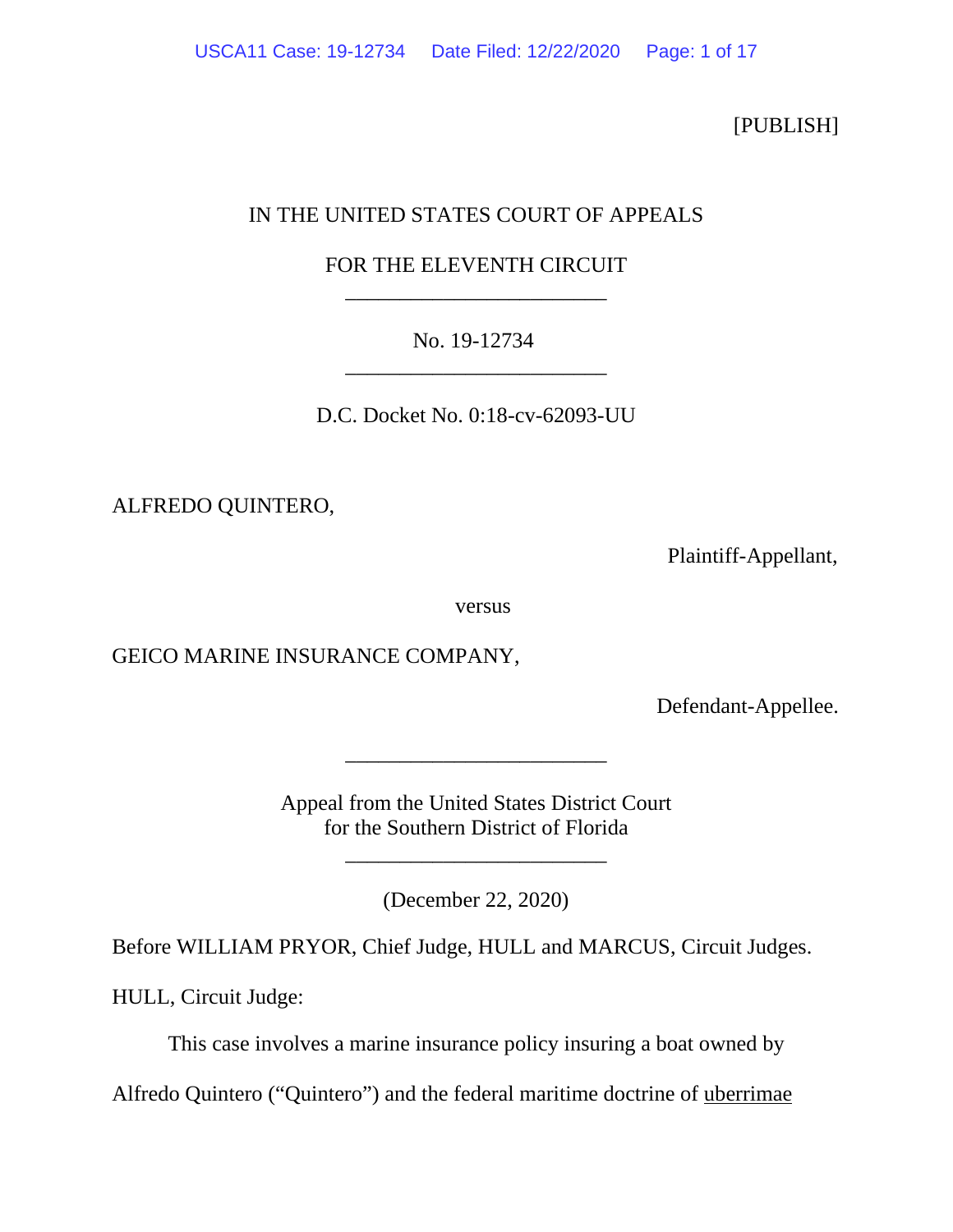fidei. After the boat was stolen, the insurer, Geico Marine Insurance Company ("Geico"), denied coverage based on Quintero's misrepresentation that he was in possession of the boat. Quintero appeals the district court's grant of summary judgment in favor of Geico and denial of his motion for partial summary judgment. The issue is whether Quintero's misrepresentation voided his policy ab initio. After careful review, and with the benefit of oral argument, we conclude it did and affirm.

### **I. FACTS**

## **A. Quintero's Policy**

Initially, Quintero's 32-foot powerboat was covered by a Geico marine insurance policy that ran from May 5, 2017, to May 5, 2018. On March 13, 2018, Geico sent Quintero a policy renewal package identifying changes to the policy's terms and Quintero's required payment.

Geico's renewal package required a down payment of Quintero's annual premium, or \$776 of the premium total of \$2580. The package included this urgent reminder: "Your coverage expires on 05/05/2018 at 12:01 AM Local Time. Prevent a lapse in coverage by making your required payment promptly." The annual premium for the upcoming policy period had increased by 25 percent, and Quintero's next payment of \$776 was scheduled to be paid through Geico's automatic-payment system. The renewal policy stated that Geico would provide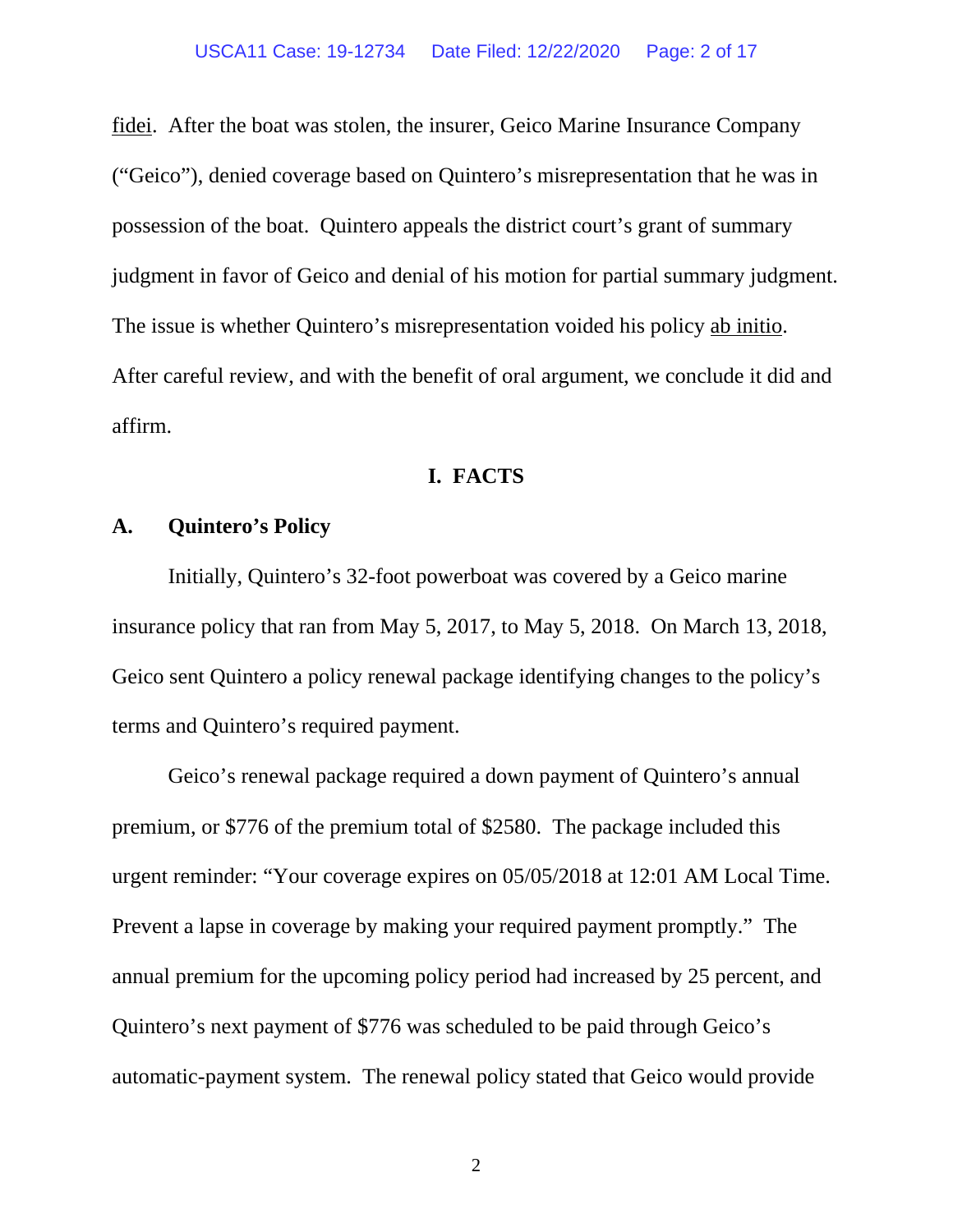### USCA11 Case: 19-12734 Date Filed: 12/22/2020 Page: 3 of 17

coverage "during the policy period" on the condition that Quintero pay the premium and comply with all policy terms.

On May 4, 2018, Geico charged Quintero's credit card, but the charge was declined. That same day, Quintero called Geico about the attempted charge and increased premium. Quintero began the call by updating his address information. A customer service representative then explained that (1) Geico ordinarily debited renewal payments from the policyholder's card on file, (2) Quintero's card was declined, (3) he was thus automatically disenrolled from the automatic-payment system, and (4) he could either call in to make payments or put another card back on file.

When the Geico representative explained that rates had increased for everyone and why, Quintero complained that the 25 percent increase was "ludicrous." He stated that if Geico was making a change, he was "making a change too," and that "it's not acceptable, that you're going to increase me 25 percent. It's just not acceptable." The representative said she could not reduce his premium, to which Quintero replied, "So you prefer losing a customer, okay. I guess -- so you're going to lose me as a customer, with all my vehicles, because you want to increase me 25 percent." Quintero asked to speak to a supervisor and was transferred, but the call went to voicemail. Because Quintero had updated his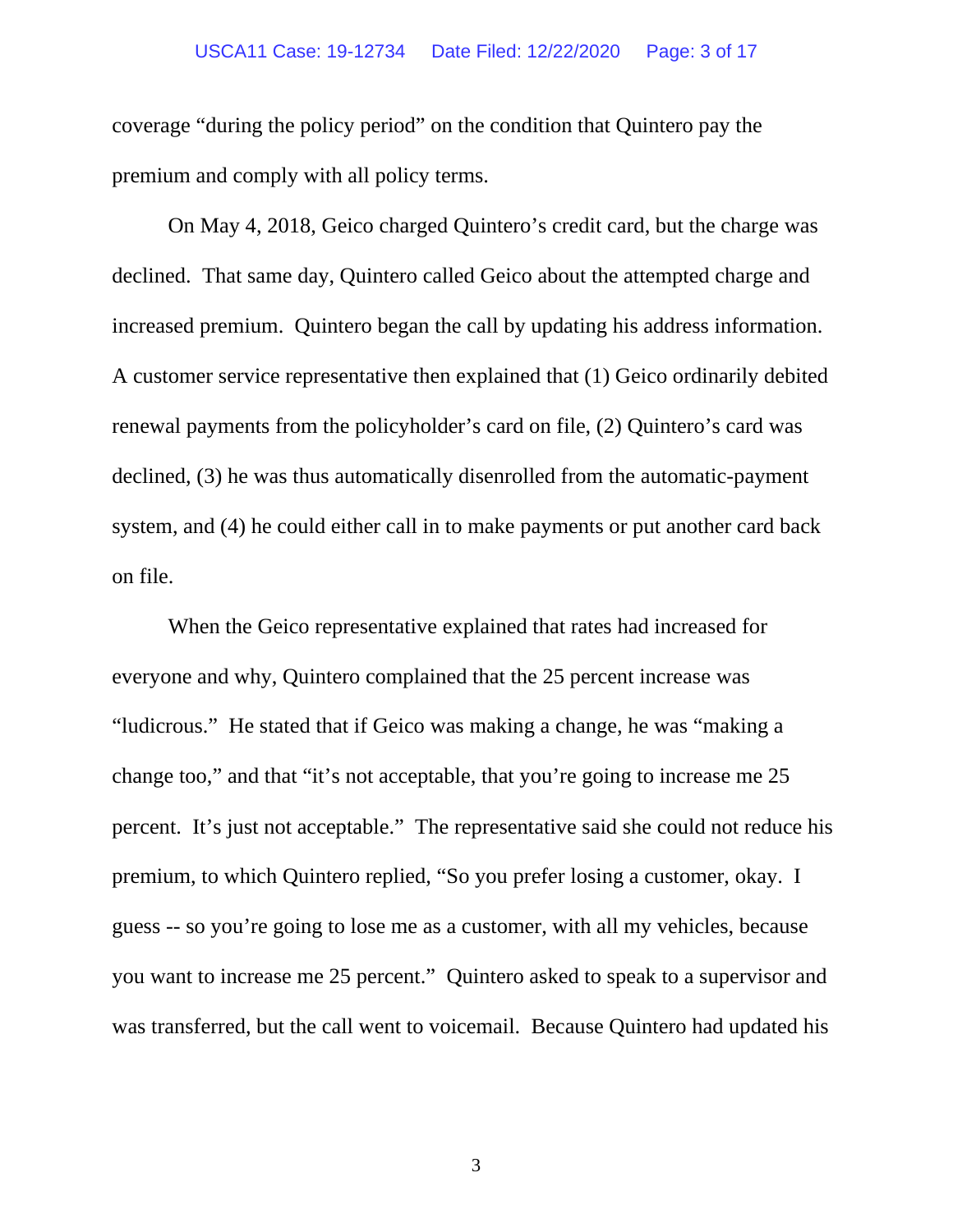address information, Geico sent him a new endorsement reflecting the address change.

## **B. Non-Payment and Expiration**

Quintero did not make the required renewal payment prior to the policy expiring on May 5, 2018. On May 10, 2018, Geico sent Quintero a "Notice of Policy Expiration." The Notice stated his policy expired on May 5, 2018, at 12:01 a.m., and that "all liability thereunder terminated on its expiration date."

## **C. Theft and Policy Reinstatement**

On May 25, 2018, at 4:58 a.m.—as detailed in a later police report—a dark pickup truck pulled up to the driveway of Quintero's home, where the boat was stored, and towed the boat away along with its trailer. A neighbor's surveillance camera, a block away, recorded the perpetrator's truck towing the boat away, and the Broward County Sheriff's Office later obtained the footage.

That same morning, at 7:28 a.m., Quintero called Geico to "pay [his] boat policy." A customer service representative observed that "the policy was due the 5th of May," and asked Quintero if he was trying to reinstate it. Quintero said yes and acted as if he was unaware of the lapse:

[REPRESENTATIVE]: Okay, so it looks like the policy was due the 5th of May. Are you trying to reinstate it?

MR. QUINTERO: Yeah. Well, I didn't know it was -- oh, it says here that  $\ldots$  okay, yeah, I guess I'm -- they told me that I have to pay \$700 or something like that, 700 and something dollars.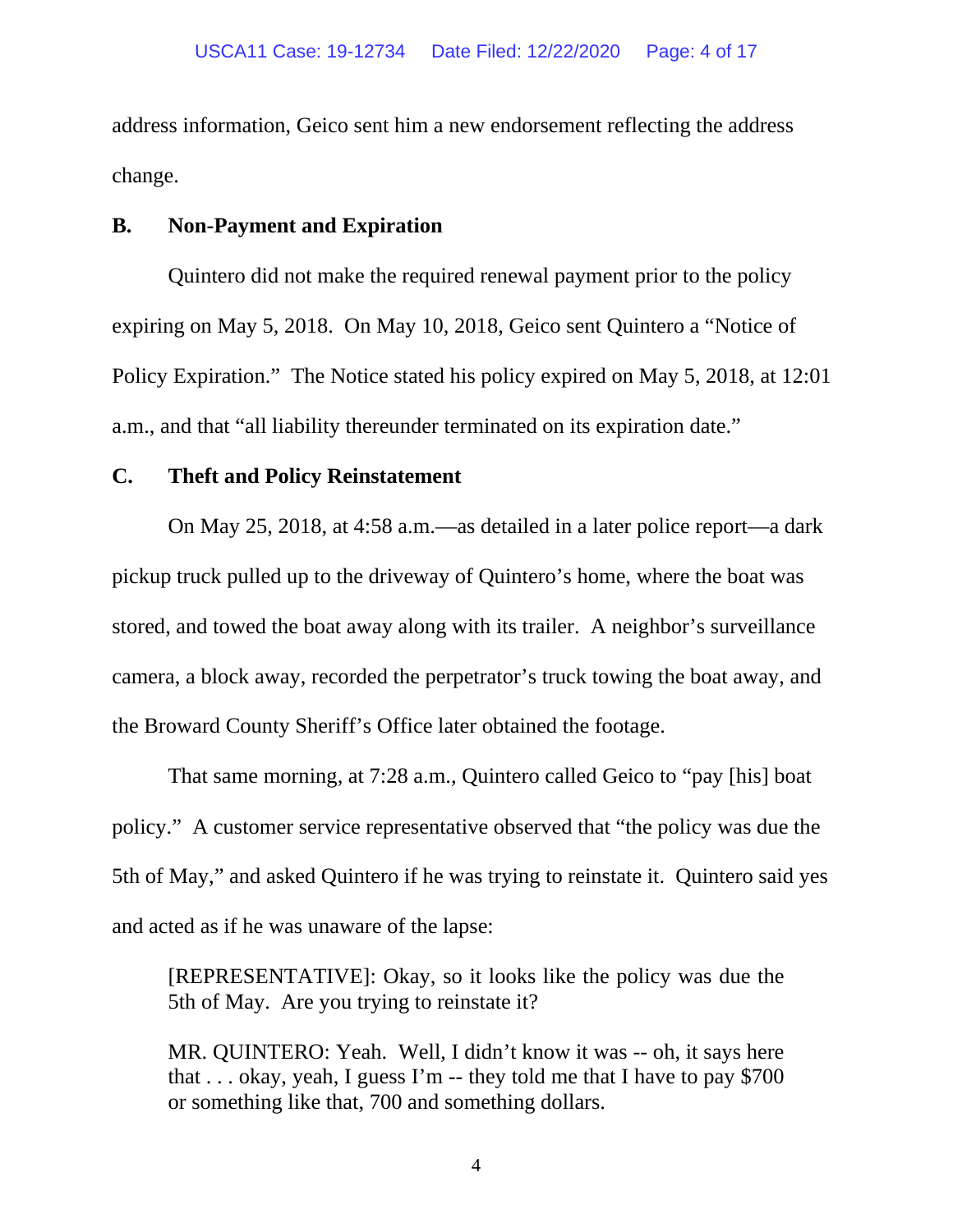[REPRESENTATIVE]: The first payment is \$776, that's right.

MR. QUINTERO: Yeah. What are we...

[REPRESENTATIVE]: What are we, I'm sorry?

MR. QUINTERO: That I don't know why you guys -- it's only eight months, instead of like the cars are . . . okay. It is what it is. We have to have insurance, so . . . Something -- something happens out there, you know, you want to be insured, so . . .

The representative then asked these questions:

[REPRESENTATIVE]: I have to ask you some questions, then we can make a payment and reinstate the policy, okay?

MR. QUINTERO: Sure.

[REPRESENTATIVE]: First off, is the boat -- does the boat have any damage or is it -- has it been damaged?

MR. QUINTERO: No. It's beautiful.

[REPRESENTATIVE]: Okay. And is it sound and seaworthy?

MR. QUINTERO: Sound and seaworthy. What it means? It's in good condition?

[REPRESENTATIVE]: Mm-hmm.

MR. QUINTERO: Yeah, yeah, yeah.

[REPRESENTATIVE]: Okay. And when was the last time you physically saw your boat?

MR. QUINTERO: Every day. It's in my house.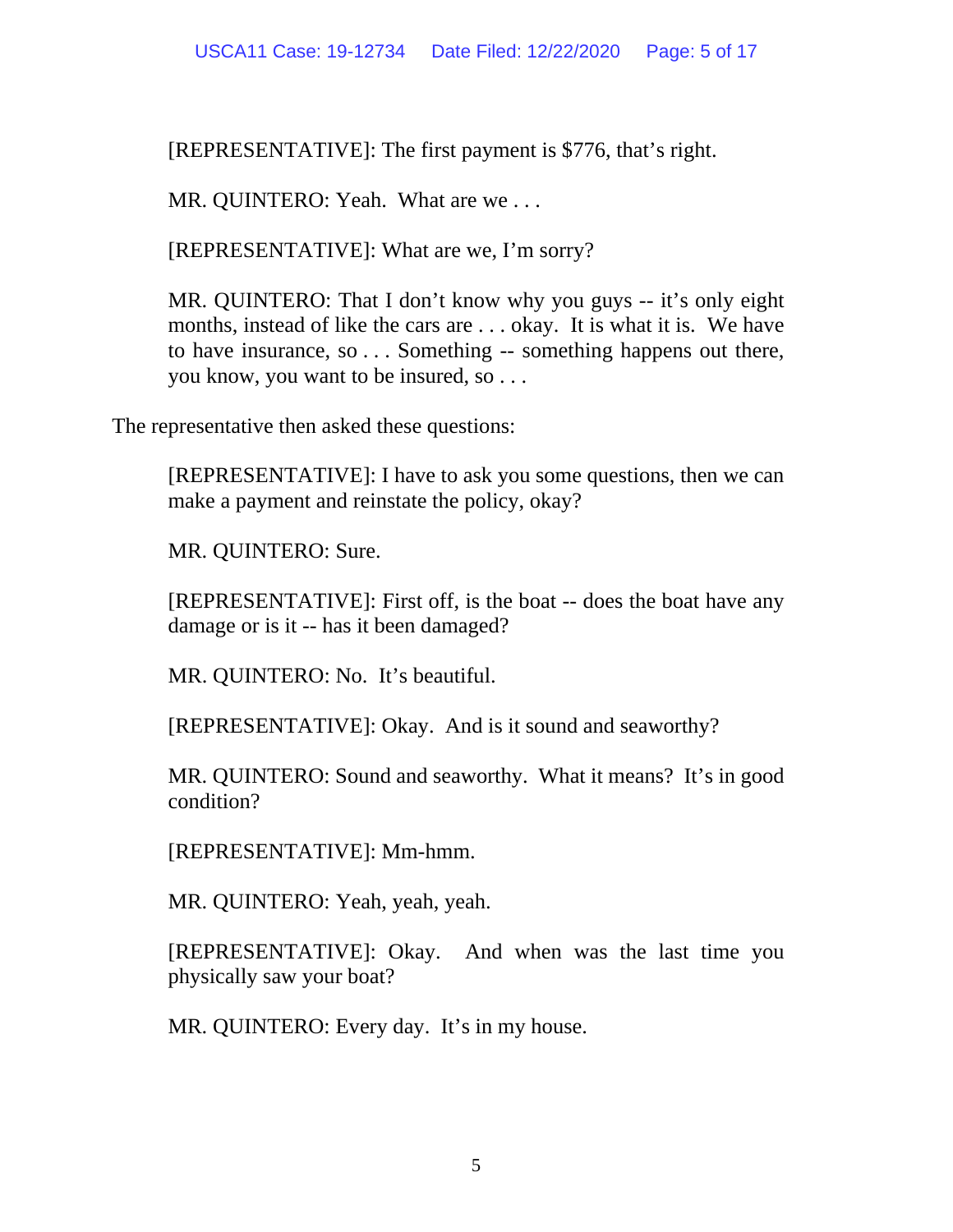### USCA11 Case: 19-12734 Date Filed: 12/22/2020 Page: 6 of 17

The representative then took Quintero's credit card information and reenrolled him in the automatic-payment system. At one point, Quintero noted the declarations page he had received from Geico showed that his policy expired on May 5. At the end of the call, Quintero asked, "So the policy will be active right away, right? I just want to make sure that I'm not without insurance." The representative confirmed that with the payment, the policy was now reinstated as of May 5, 2018.

That same afternoon, at 2:43 p.m., Quintero reported his boat and trailer stolen to local police. At 6:28 p.m., he called Geico again, this time to make a claim for the stolen boat and trailer. During his call to the claims department, Quintero stated that he stored the boat at his home, "right in front of [his] driveway," and that he had last seen the boat around 11:30 p.m. to 12 a.m. the night before. He told Geico he discovered the boat was missing when his wife came home from work just after noon that day and asked him where the boat was. He had "assumed" the boat was still there when he went to work that morning, having to run to his truck due to heavy rain.

Geico investigated and took statements from Quintero and his wife. In July 2018, Geico informed Quintero it needed further information and was awaiting the final police report. Geico demanded that Quintero submit to an examination under oath. Quintero refused.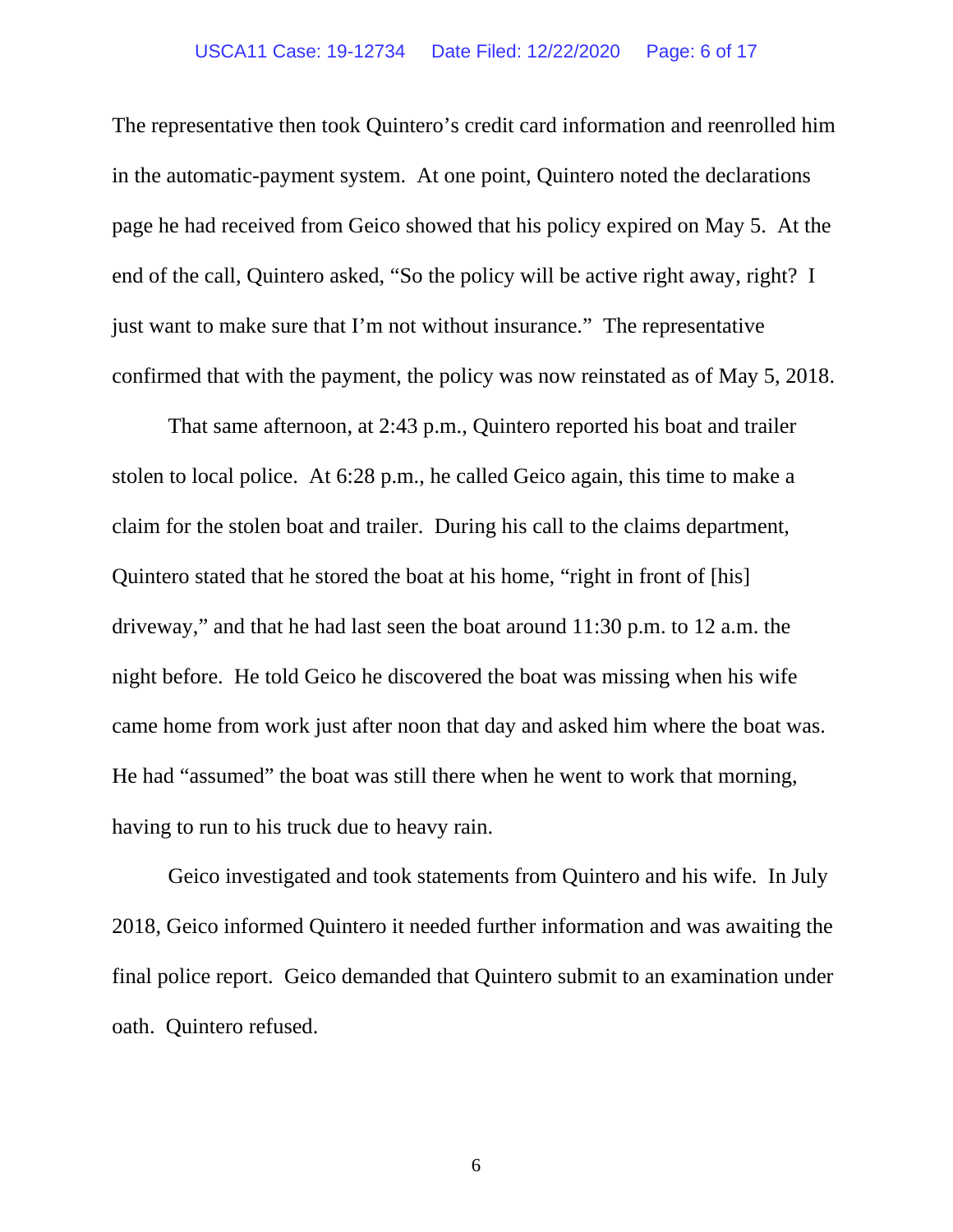### **II. PROCEDURAL HISTORY**

On July 31, 2018, Quintero filed this action in Florida state court, seeking a declaration that Geico breached the policy by failing to cover his boat loss. Geico removed the case to federal court.

Geico then obtained a final report from the Broward County Sheriff's Office describing the video surveillance obtained from a neighboring residence a block away. According to the report, the surveillance footage captured the boat being towed away just before 5 a.m. on May 25, 2018. It showed two vehicles drive into the community where Quintero resided, and one—a dark pickup truck—tow away the boat minutes later.

Then, in a January 30, 2019 letter, Geico informed Quintero that: (1) it had completed its investigation; (2) it had denied coverage and rescinded the policy ab initio because Quintero was not in possession of the boat when he called to reinstate his expired marine insurance policy; and (3) Quintero's misrepresentations that the boat was in his possession and in good condition were material to its agreement to insure the vessel after the policy had previously expired and been non-renewed at his request.

Ultimately, the district court granted Geico's motion for summary judgment and denied Quintero's motion for partial summary judgment. The court concluded that Quintero's misrepresentations concerning the status of the boat on May 25,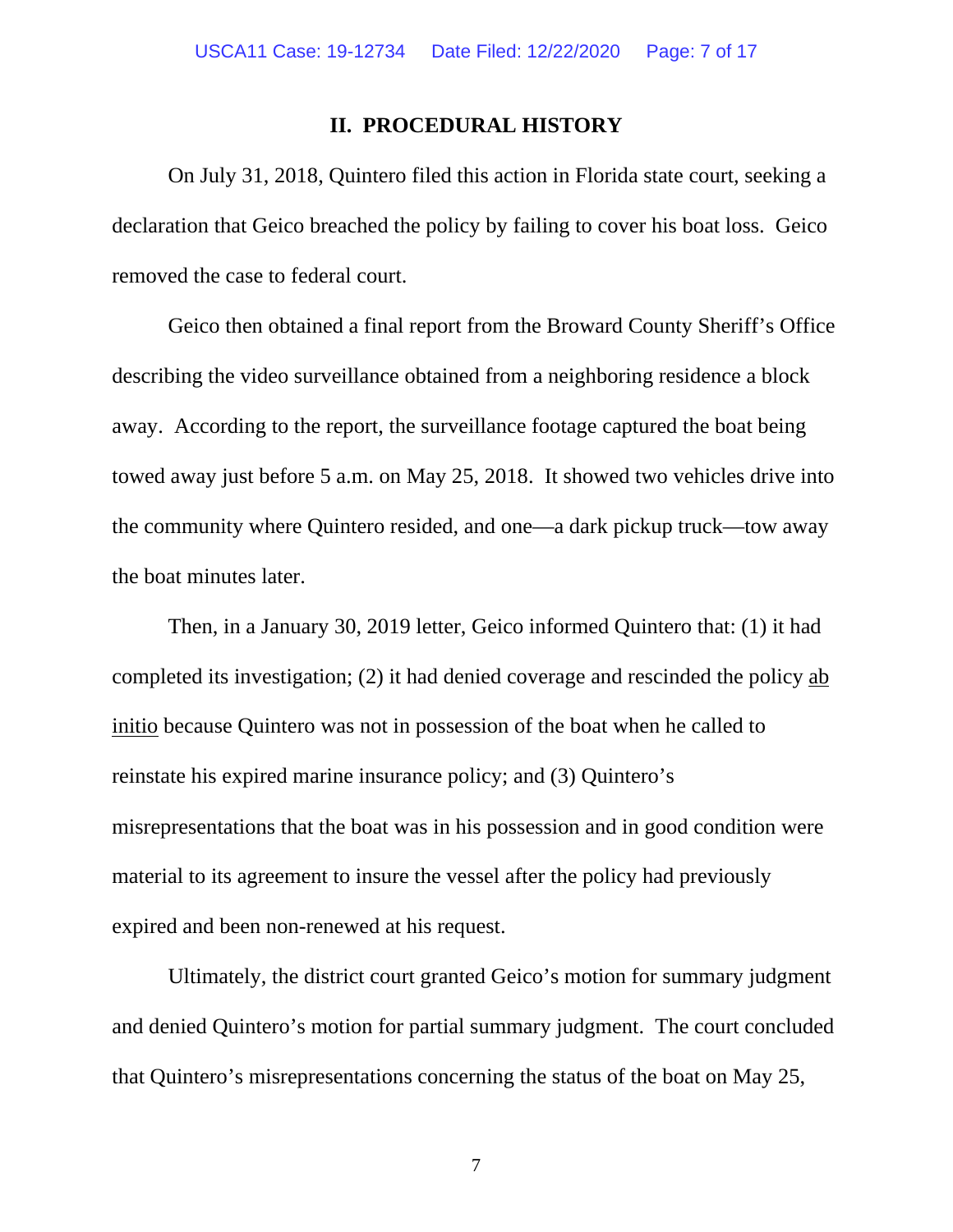### USCA11 Case: 19-12734 Date Filed: 12/22/2020 Page: 8 of 17

2018, voided the policy ab initio under the doctrine of uberrimae fidei because they were material to Geico's calculation of the risk of insuring the vessel. In addressing Quintero's contention that the policy was never cancelled or nonrenewed, the court noted that "the Policy, the Notice of Policy Expiration, and the recorded telephone transcripts indicate that the previous policy's term expired on May 5, 2018." The court concluded that the policy was void ab initio under the uberrimae fidei doctrine "regardless of whether [it] was renewed, cancelled, or expired."

Later on, the district court denied Quintero's motion for relief under Federal Rules of Civil Procedure 59(e) and 60(b). This appeal followed.

## **III. STANDARD OF REVIEW**

"We review de novo a district court's grant of summary judgment, viewing all facts and reasonable inferences in the light most favorable to the nonmoving party." Jurich v. Compass Marine, Inc., 764 F.3d 1302, 1304 (11th Cir. 2014). Summary judgment is appropriate where "there is no genuine dispute as to any material fact and the movant is entitled to judgment as a matter of law." Fed. R. Civ. P. 56(a). "A genuine issue of material fact does not exist unless there is sufficient evidence favoring the nonmoving party for a reasonable jury to return a verdict in its favor." Haves v. City of Miami, 52 F.3d 918, 921 (11th Cir. 1995).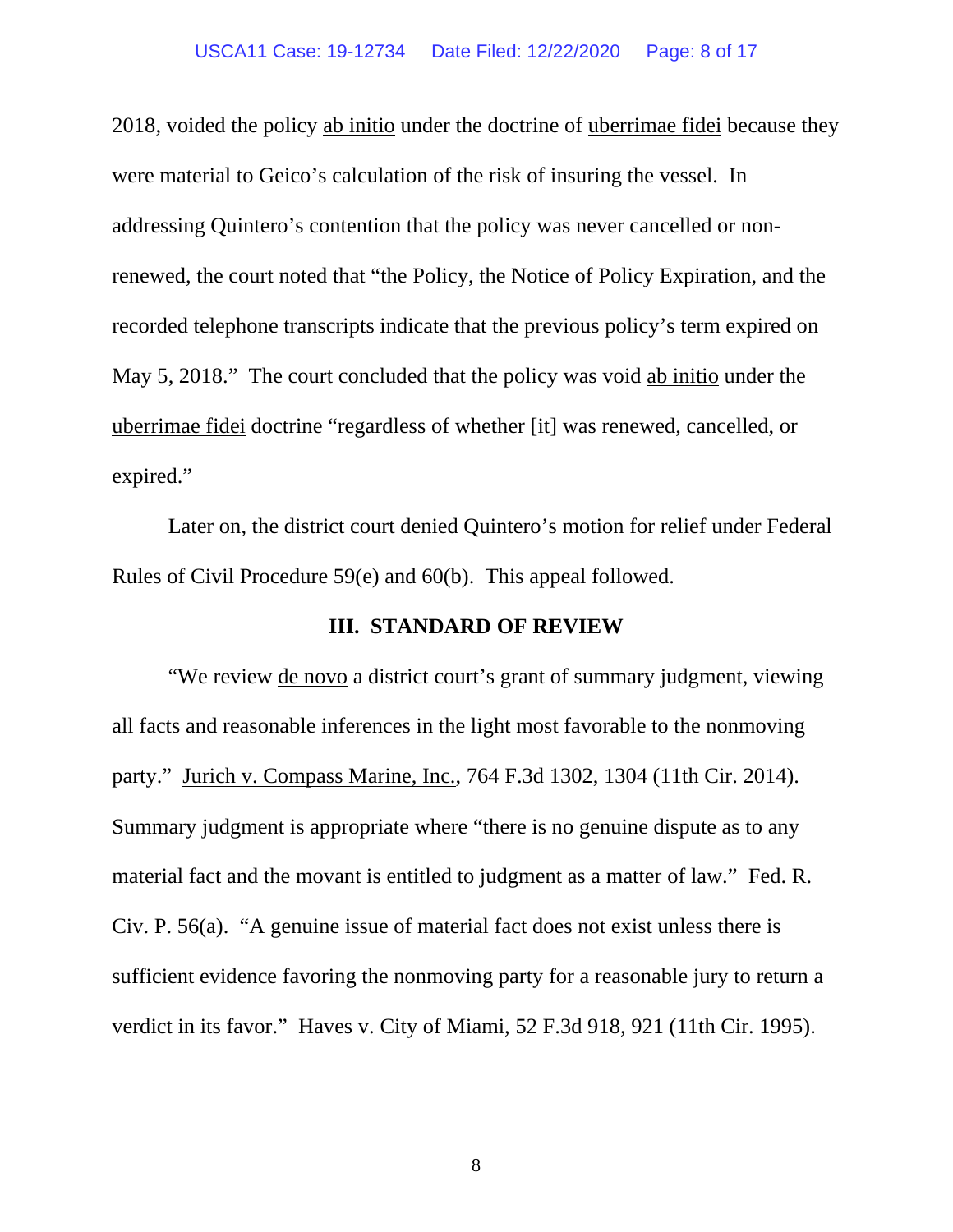### **IV. DISCUSSION**

Quintero argues the district court erred in applying the doctrine of uberrimae fidei because (1) his policy was not cancelled, non-renewed, or expired when he spoke to Geico the morning of May 25, 2018, (2) his coverage continued in full force without a lapse, and (3) his May 25 statements were not material to Geico's decision to insure his boat because Geico reinstated and backdated his policy and did not require a new underwriting process.

## **A. Expiration of the Policy**

First, based on the record, we conclude that Quintero's initial policy, by its terms, expired on May 5, 2018, because Quintero did not pay the required premium for the new policy period. In fact, Quintero's phone call on May 4 with Geico makes clear that Quintero understood that if he did not pay his new premium, Geico would not renew his policy for the May 5, 2018, to May 5, 2019 period.

Notably too, during the May 4 call, Quintero complained that the 25 percent premium increase was "ludicrous" and "not acceptable." After this exchange, Quintero did not pay the installment amount due on May 5, 2018. Accordingly, on May 10, 2018, Geico sent Quintero a Notice of Policy Expiration informing him that the policy had expired as of May 5, 2018, and "all liability thereunder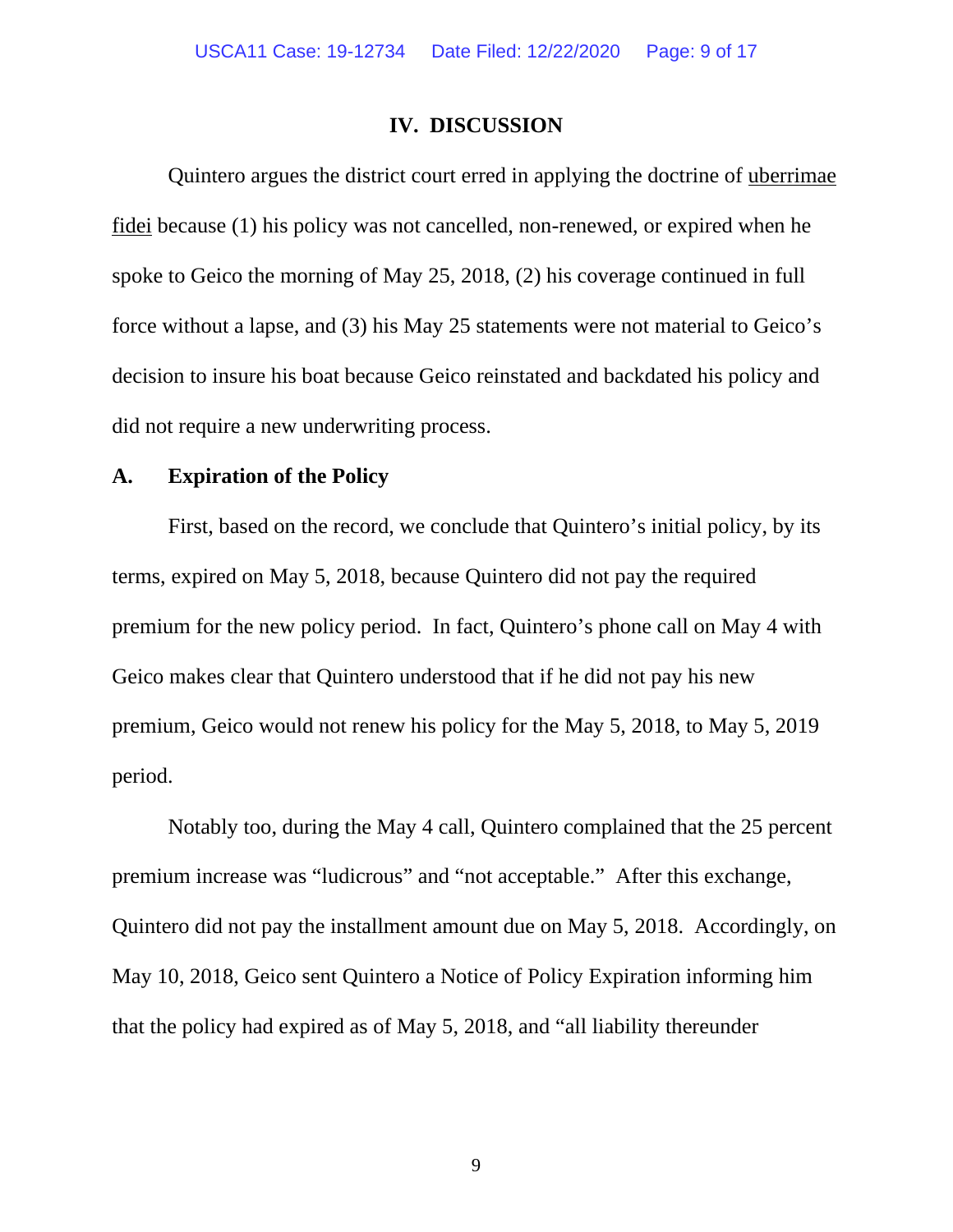### USCA11 Case: 19-12734 Date Filed: 12/22/2020 Page: 10 of 17

terminated on its expiration date." Therefore, Quintero's initial policy did not cover his boat loss that occurred on May 25, 2018.

Quintero argues that the initial policy was not cancelled or non-renewed, but that is irrelevant. His coverage already expired on May 5, 2018, so he did not have coverage when he called Geico on the morning of May 25, 2018.

Quintero also argues Geico's Jeffrey O'Keefe, an adjuster, inconsistently testified as to whether the policy was ever cancelled or expired. But the district court did not rely on O'Keefe's statements for the proposition that the policy expired. Rather, the district court noted that "the Policy, the Notice of Policy Expiration, and the recorded telephone transcripts indicate that the previous policy's term expired on May 5, 2018 and that Quintero called to reinstate his Policy on May 25, 2018 after the Vessel had been stolen."

Furthermore, O'Keefe clarified any confusion about cancellation and expiration. In his deposition, he repeatedly stated that the policy was not cancelled in May 2018; it expired. And in his supplemental affidavit, he stated that on May 5, 2018, "the subject policy expired and a Notice of Policy Expiration was mailed to Alfredo Quintero on May 10, 2018."

In any event, any initial imprecise statements by O'Keefe do not change the fact that the terms of Geico's policy conditioned renewal of coverage on payment of the premium, Quintero did not pay the premium, and the policy period expired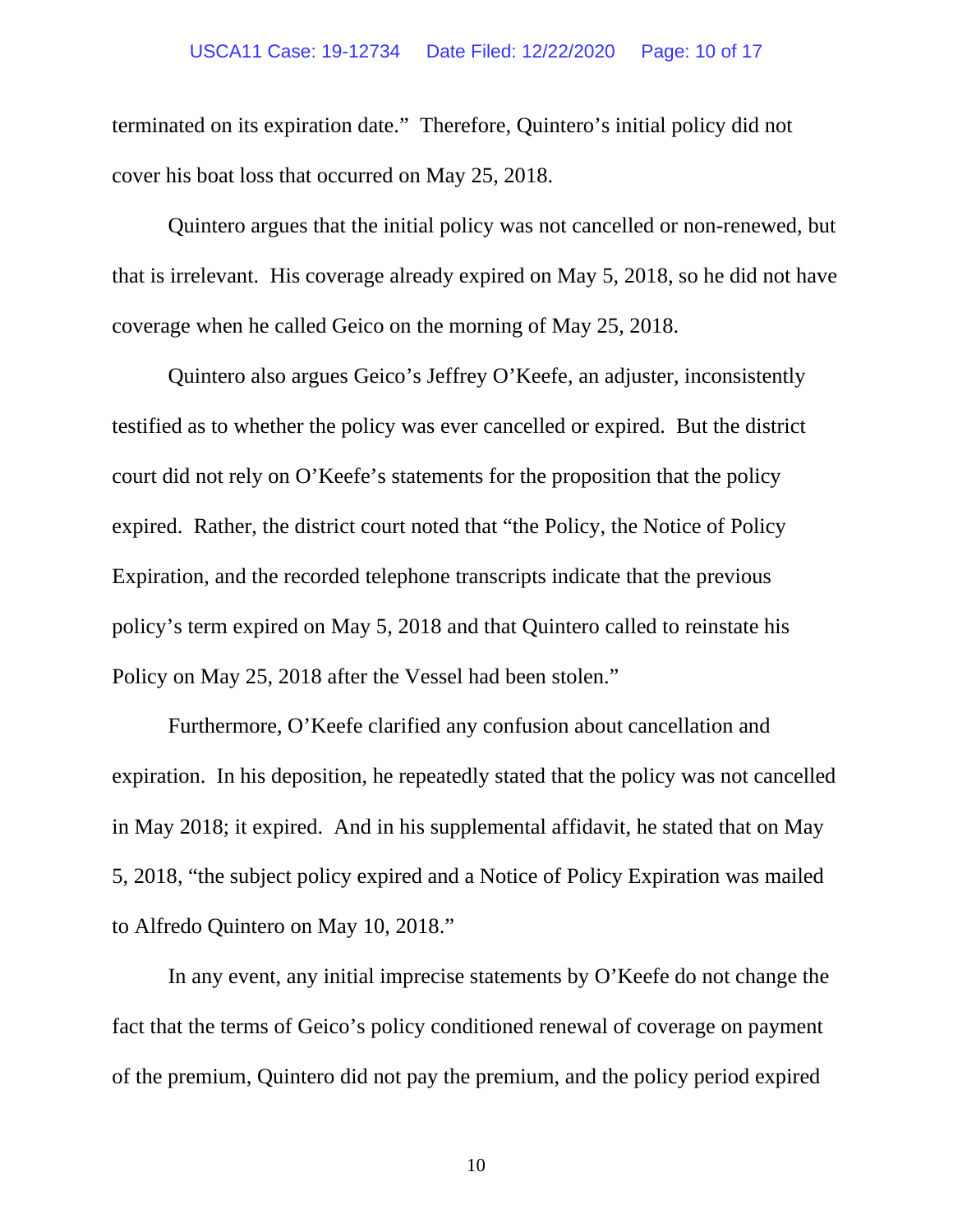on May 5, 2018. Indeed, the renewal package informed Quintero that coverage would expire on this date at 12:01 a.m. and included an urgent reminder to "[p]revent a lapse in coverage by making [the] required payment promptly." As a result, when Quintero failed to pay his renewal premium, he received a Notice of Policy Expiration stating his policy had expired on May 5, 2018, at 12:01 a.m., and that "all liability thereunder terminated on its expiration date," making clear that coverage expired along with the policy. Quintero's boat was thus uninsured between May 5, 2018, and when he first called Geico on May 25, 2018. In other words, there was a lapse in coverage, and no policy was in force when Quintero called Geico on May 25.

### **B. Doctrine of Uberrimae Fidei**

Even so, Quintero claims that he still had coverage on May 25 because Geico renewed and backdated the policy to run from May 5, 2018, Geico did not treat it as if it was issuing new coverage, and his statements were not material to the issuance of coverage. In response, Geico contends that the renewal policy was void ab initio because Quintero made material misrepresentations in his May 25 call before Geico reinstated the policy. Geico relies on the doctrine of uberrimae fidei, to which we turn.

Marine insurance contracts are governed by federal maritime law. Geico Marine Ins. Co. v. Shackleford, 945 F.3d 1135, 1139 (11th Cir. 2019). In the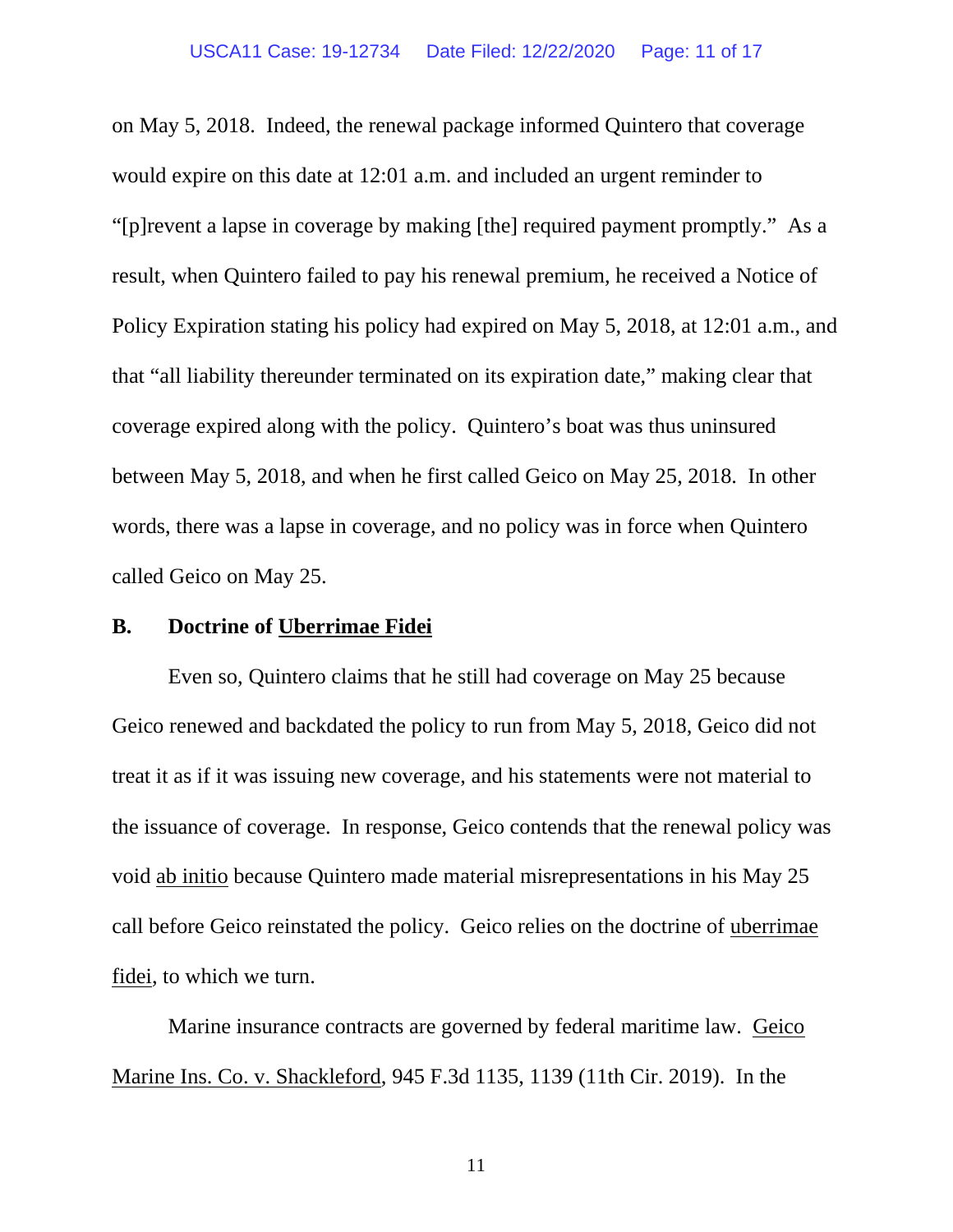absence of an established federal admiralty rule, we rely on state law. Id.<sup>[1](#page-11-0)</sup> Here, there is controlling federal maritime law. Specifically, "[i]t is well-settled that the marine insurance doctrine of uberrimae fidei is the controlling law of this circuit," HIH Marine Servs., Inc. v. Fraser, 211 F.3d 1359, 1362 (11th Cir. 2000), and is "the controlling federal rule even in the face of contrary state authority," Steelmet, Inc. v. Caribe Towing Corp., 747 F.2d 689, 695 (11th Cir. 1984), vacated in part on other grounds, 779 F.2d 1485 (11th Cir. 1986). We first review the scope of the doctrine and then why it applies here.

As to scope, the uberrimae fidei doctrine requires an insured to "fully and voluntarily disclose to the insurer all facts material to a calculation of the insurance risk," and "[t]he duty to disclose extends to those material facts not directly inquired into by the insurer." HIH Marine, 211 F.3d at 1362. This disclosure includes all material facts that are "within or ought to be within, the knowledge of one party, and of which the other party has no actual or presumptive knowledge." Steelmet, 747 F.2d at 695 (quoting Gulfstream Cargo, Ltd. v. Reliance Ins. Co., 409 F.2d 974, 980 (5th Cir. 1969)); see also HIH Marine, 211 F.3d at 1363 ("[T]he

<span id="page-11-0"></span><sup>&</sup>lt;sup>1</sup>Consistent with this rule, the choice-of-law provision in both Quintero's initial policy and renewal policy states that (1) the "policy is to be construed under United States federal admiralty law," and (2) "[i]n the absence of controlling United States federal admiralty law," the policy is to be "construed under the laws of the state" of the insured person, here Florida.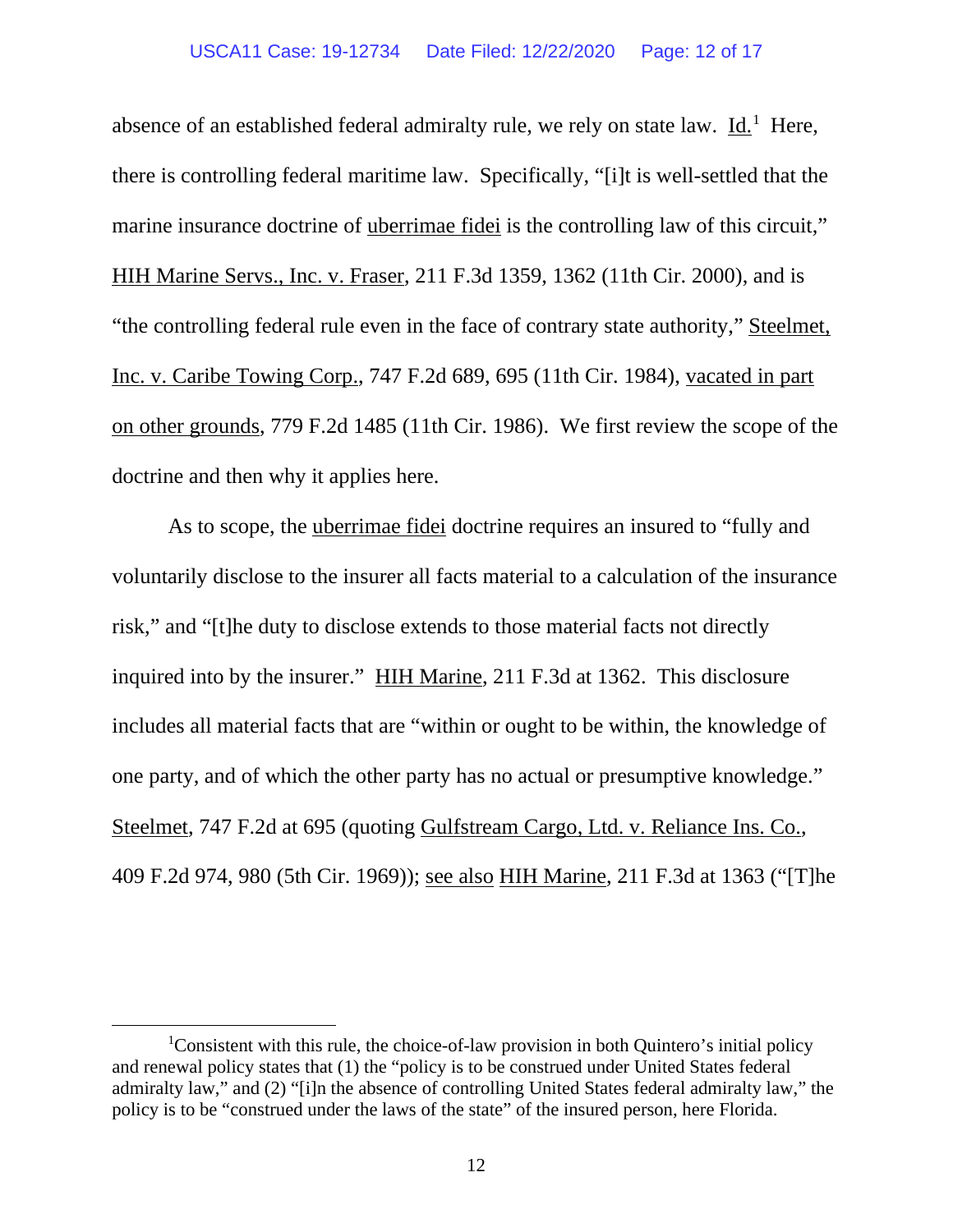### USCA11 Case: 19-12734 Date Filed: 12/22/2020 Page: 13 of 17

law has placed the burden of good faith disclosure with the person in the best position to know all the facts: the insured.").

This doctrine, which embodies the "highest degree of good faith," applies to marine insurance contracts because the insurance underwriter often cannot ensure the accuracy or sufficiency of the facts supplied by an insured "before the risk is accepted and the premium and conditions set." Steelmet, 747 F.2d at 695 (quotation marks omitted). Thus, the doctrine's central principle "is that the insured bears the burden of full and voluntary disclosure of facts material to the decision to insure." HIH Marine, 211 F.3d at 1363.

Further, under uberrimae fidei, an insured's material misrepresentation to an insurer renders a marine insurance policy void ab initio. See AIG Centennial Ins. Co. v. O'Neill, 782 F.3d 1296, 1303 (11th Cir. 2015). The policy is void even if the insured's misrepresentation was the result of "mistake, accident, or forgetfulness," or the insurer did not inquire about the particular material fact the insured failed to disclose. HIH Marine, 211 F.3d at 1362-63 (quotation marks omitted). We examine materiality from a reasonable insurer's perspective, asking whether a particular fact "could possibly influence the mind of a prudent and intelligent insurer in determining whether he would accept the risk." Kilpatrick Marine Piling v. Fireman's Fund Ins. Co., 795 F.2d 940, 942-43 (11th Cir. 1986); see also AIG Centennial, 782 F.3d at 1304 (employing definition from Kilpatrick).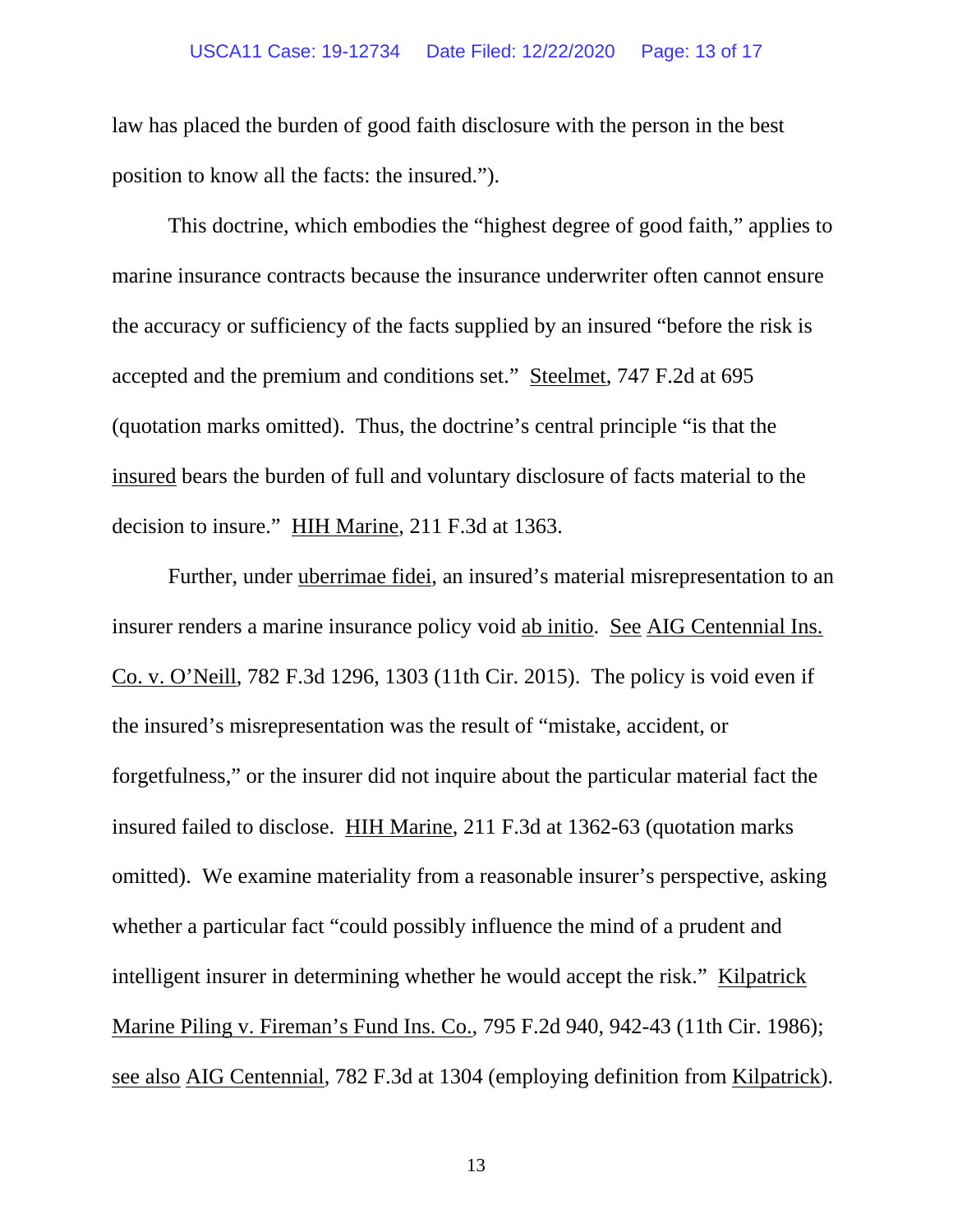### USCA11 Case: 19-12734 Date Filed: 12/22/2020 Page: 14 of 17

Here, Quintero is correct that the doctrine of uberrimae fidei applies only when an insurer issues a policy, not when a policy is already in full force. See HIH Marine, 211 F.3d at 1362-63 (requiring the disclosure of "all facts material to a calculation of the insurance risk" and stating that doctrine's central principle is "disclosure of facts material to the decision to insure"); Kilpatrick, 795 F.2d at 942-43 (describing material fact as one that could influence insurer "in determining whether he would accept the risk"); Steelmet, 747 F.2d at 695 (noting "highest degree of good faith" is required because insurer cannot otherwise ensure the accuracy of facts "before the risk is accepted" (quotation marks omitted)).

But as set forth above, Quintero's policy was not in full force on May 25 because it had expired on May 5, 2018. Although Quintero was not required to go through a new underwriting process, he was required to answer questions about the condition and possession of the boat in order for Geico to issue coverage by renewing the expired policy. Further, Quintero's misrepresentations concerning his possession of the boat during the May 25 phone call were material to Geico's calculation of the insurance risk in reinstating his policy, rendering the renewed policy void ab initio.

Moreover, when Geico renewed the policy, it issued an amended, new policy, even if it backdated coverage to the original policy's expiration date. Specifically, the cover page of the renewal package sent on March 13, 2018, states,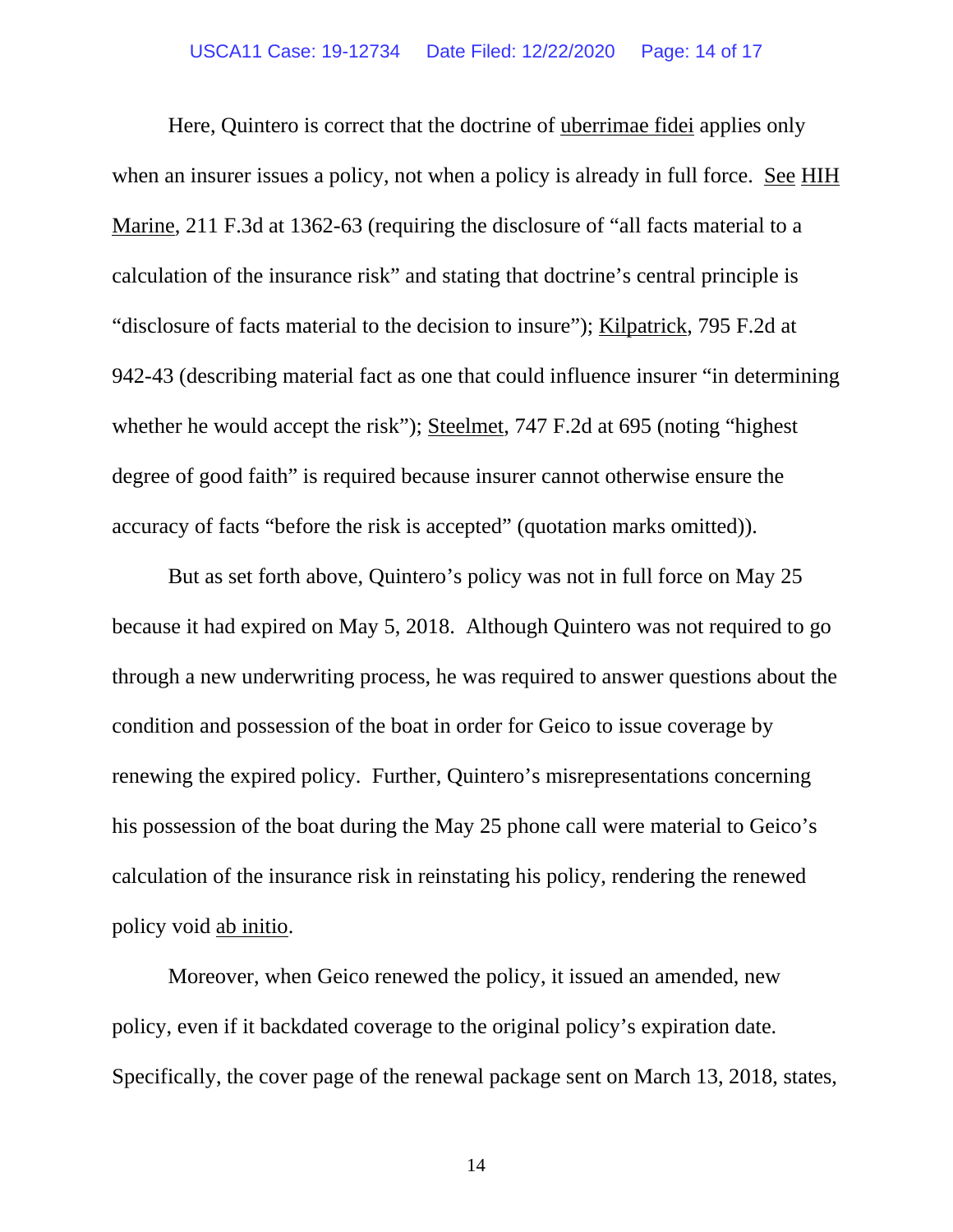"GEICO Marine Insurance Company is pleased to announce a new Marine Insurance Policy which will replace your previous policy with this renewal. A copy of the new policy in its entirety is enclosed, along with a Notice of Change in Policy Terms, which details the differences between the new and previous policy." The renewal policy included endorsements that amended the terms of the original policy. To be sure, O'Keefe stated that Geico did not require Quintero to go through the entire underwriting process again when renewing his policy, because "that would be a disservice to Mr. Quintero." However, the facts remain that on May 25, Quintero's policy had expired, his policy was not in full force, and Geico had to decide whether to issue and renew coverage for Quintero's boat. Thus, the doctrine of uberrimae fidei applies here.

To avoid the doctrine, Quintero reprises his argument that because his initial policy never expired and Geico renewed and backdated it, his statements on May 25 were thus not material to Geico's decision to issue coverage for his boat. This argument fails for two reasons. First, Quintero's policy did expire on May 5, as explained above.

Second, Quintero's statements were material to Geico's issuance of coverage on May 25, even if by renewal and backdating. Viewed from the perspective of a reasonable insurer, Quintero's misrepresentation that the boat was in his home and possession was material, as no "prudent and intelligent insurer"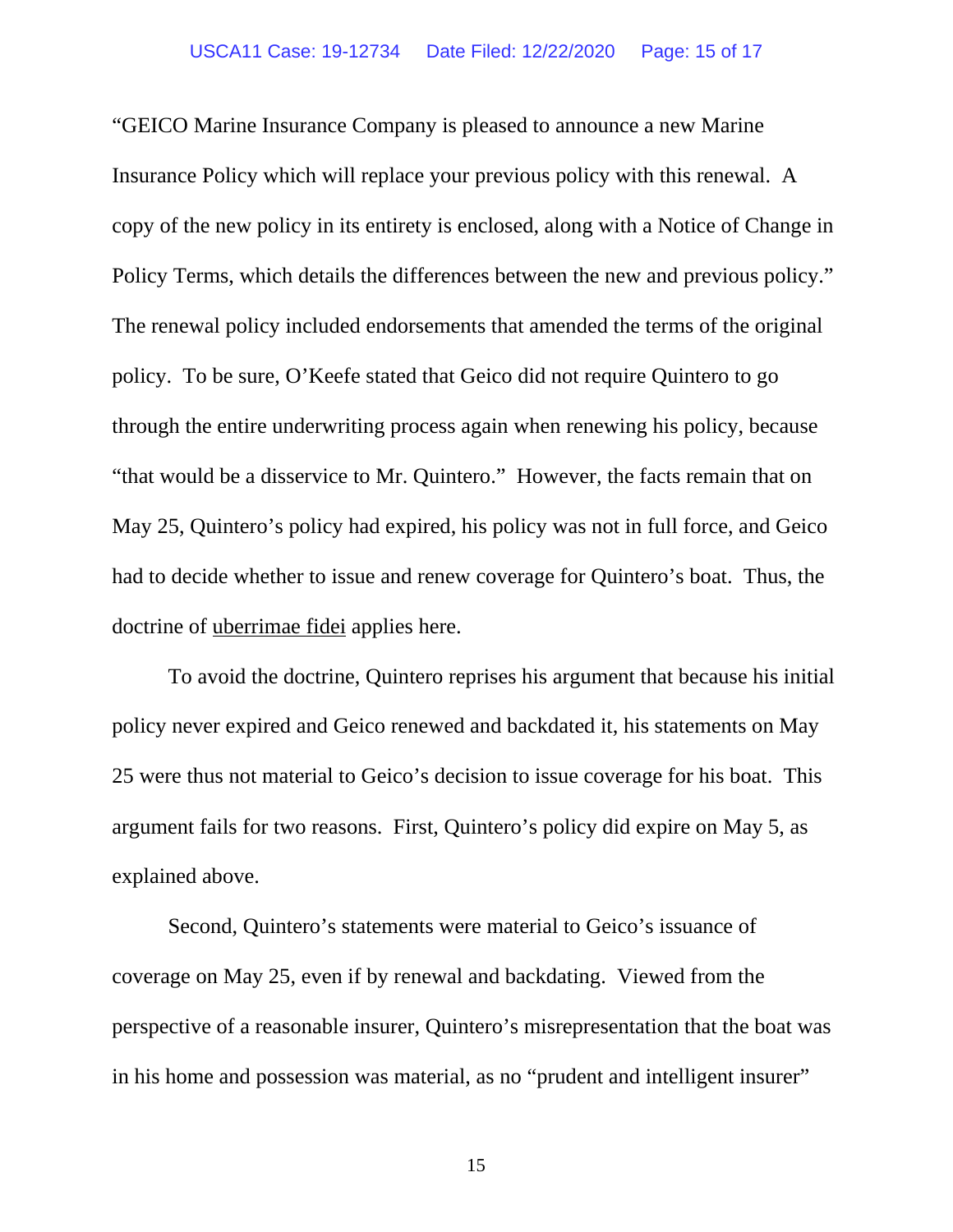### USCA11 Case: 19-12734 Date Filed: 12/22/2020 Page: 16 of 17

would accept the risk of insuring stolen property that is no longer in the insured's possession. See Kilpatrick, 795 F.2d at 942-43. When Quintero made the call at 7:28 a.m. on May 25, the boat had already been missing for two and a half hours, and Quintero had a duty to disclose that fact even if Geico did not directly ask him. The call was made several hours after the theft of the boat and after weeks of Quintero not paying his renewal premium.

Even if we assume, dubiously, that Quintero did not know for sure the boat was already gone at the time of his misrepresentation, that has no impact on our analysis. See HIH Marine, 211 F.3d at 1363. That the boat was missing from his own home at the time of the 7:28 a.m. reinstatement call is a fact that ought to have been within his knowledge, and one he was obligated to disclose even if Geico had not asked. See id. at 1362-63; Steelmet, 747 F.2d at 695 (stating that uberrimae fidei imposes the burden to disclose material facts that are "within or ought to be within, the knowledge of one party, and of which the other party has no actual or presumptive knowledge" (quotation marks omitted)).

Quintero also argues that O'Keefe's first affidavit should be disregarded as to materiality, but we need not rely on O'Keefe's affidavit to assess materiality. See Woods v. Indep. Fire Ins. Co., 749 F.2d 1493, 1496 (11th Cir. 1985) (noting that materiality "can be decided as a matter of law if reasonable minds could not differ on the question."). An insured's possession of the subject property is clearly